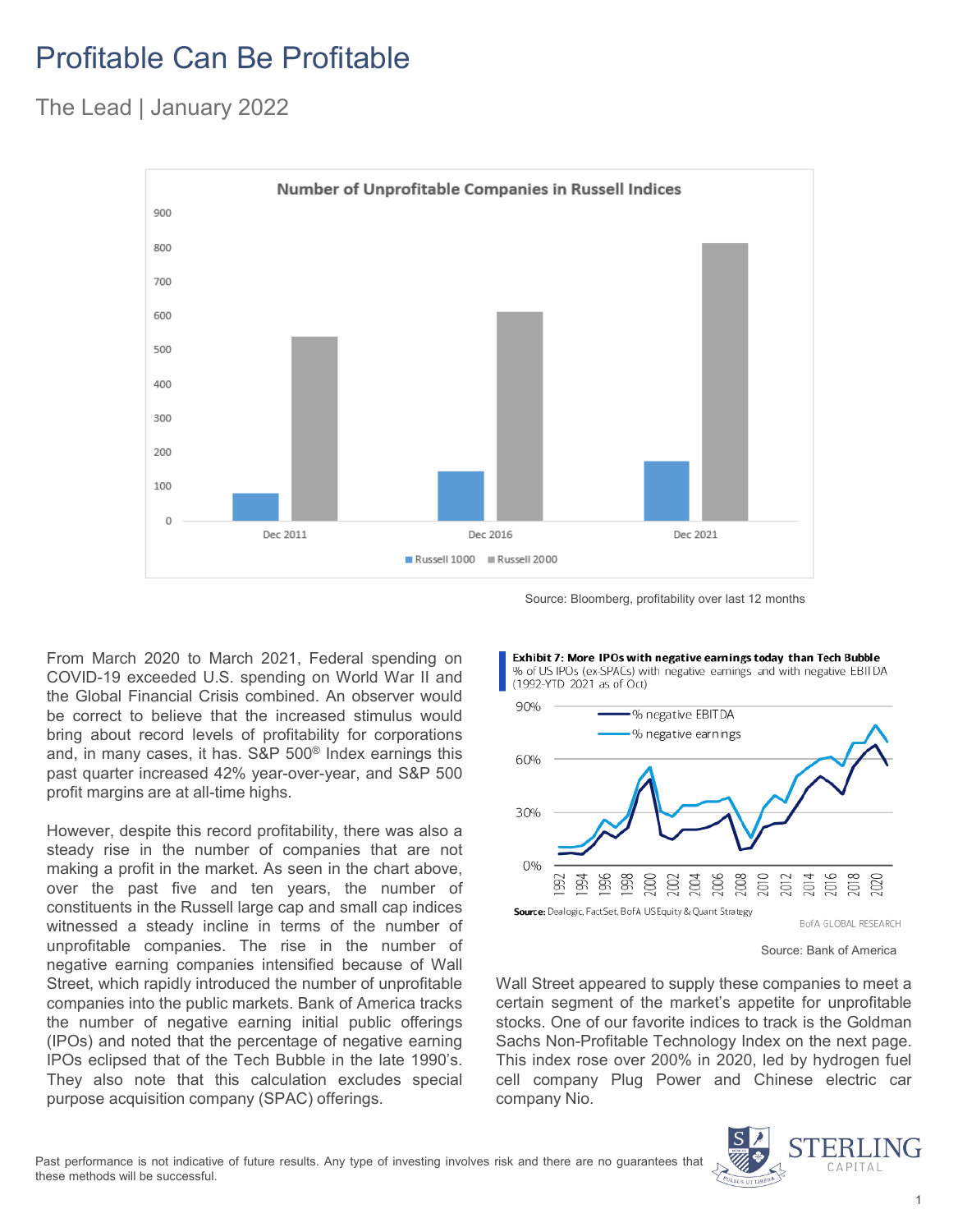## Profitable Can Be Profitable

The Lead | January 2022



**Goldman Sachs Non-Profitable Technology Index**

2021 has not been kind to this index, reporting a negative double-digit return, while the S&P 500 is up over 20, with this year's top five gainers in the S&P 500 reporting double-digit net income growth year-over-year.

A core pillar in our investment process is owning companies that generate and grow earnings. While owning these high fliers can be entertaining, over time it comes at a cost. Non-earners underperformed the Russell 3000® Index by over 2% per year according to Bloomberg over the same time period set forth on the first page,

despite an exciting 2020. Rather than providing clients with costly excitement, we prefer to invest in unique companies that generate and grow their earnings. And why not? As Ned Davis Research notes, since 1984 the top 10% of earners beat the market (S&P 500) by over 6% per year. We believe companies that generate profits can be profitable for our clients.

As always, thank you for your interest and trust in managing your investments.

**Charles J. Wittmann, CFA®**, Executive Director, joined Sterling Capital Management in 2014 and has investment experience since 1995. Chip is co-portfolio manager of the Global Leaders strategy and associate portfolio manager of the Equity Income strategy. Prior to joining Sterling, he worked for Thompson Siegel & Walmsley as a portfolio manager and (generalist) analyst. Prior to TS&W, he was a founding portfolio manager and analyst with Shockoe Capital, an equity long/short hedge fund. Chip received his B.A. in Economics from Davidson College and his M.B.A. from Duke University's Fuqua School of Business. Chip earned the Certificate in ESG Investing, which is developed, administered and awarded by the CFA Society of the United Kingdom. He holds the Chartered Financial Analyst® designation.





Source: Bloomberg